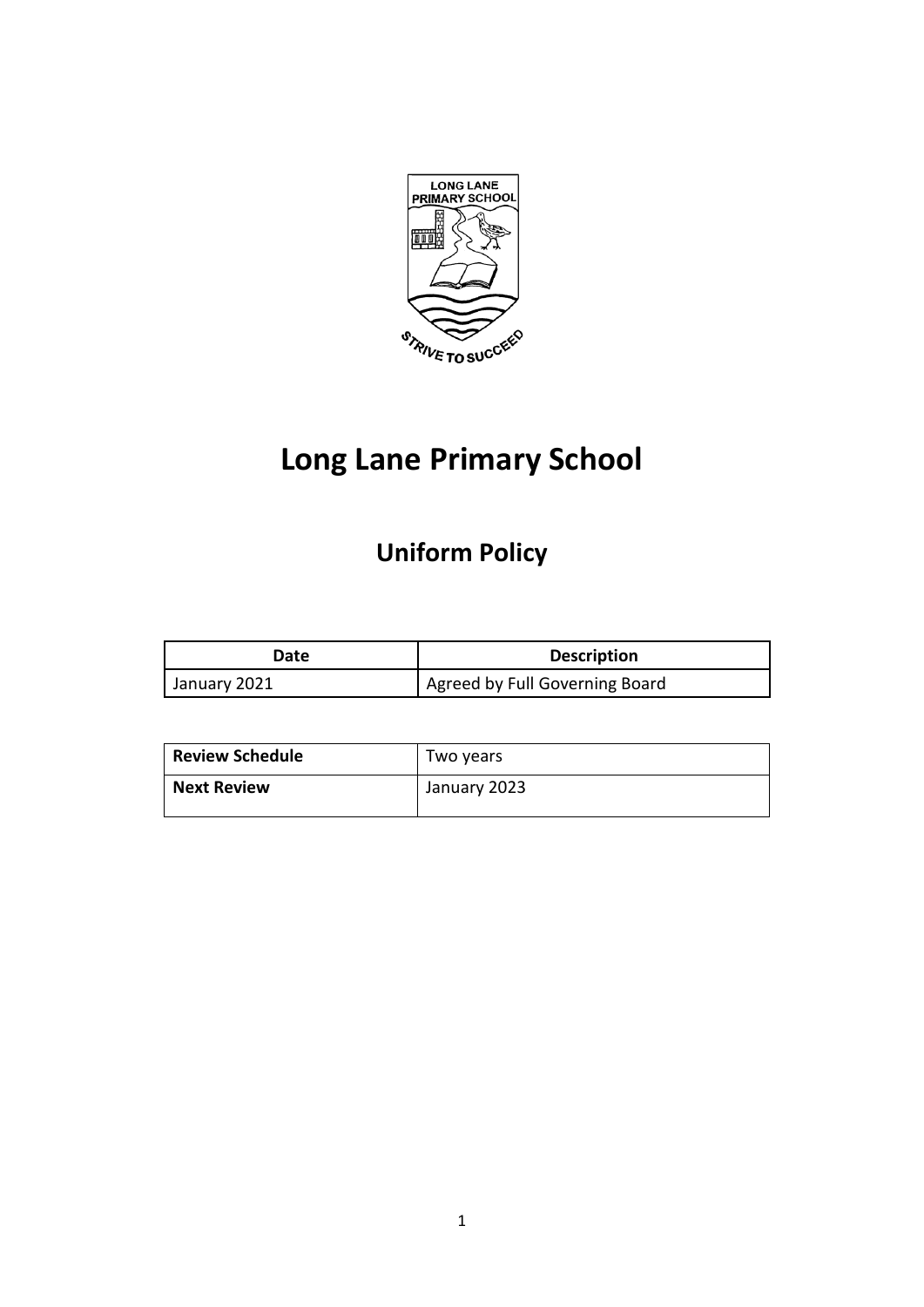## **Aims:**

Our aim is that all children should wear the Long Lane School uniform in keeping with the school's policy.

#### **The Headteacher will:**

- be responsible for the implementation and day to day management of the policy and the procedures.
- in consultation with the staff, undertake systematic monitoring and conduct regular reviews of the uniform policy in order to evaluate them, to ensure that the operation is effective, fair and consistent.
- in conjunction with Senior Leaders, consider any requests from parents for special dispensation with regard to uniform.

#### **All Staff will:**

- be responsible for ensuring that the policy and procedures are followed, and consistently and fairly applied.
- act as role models in the wearing of appropriate clothing.
- make discreet and sympathetic enquiries when pupils fail to wear correct school uniform.
- be aware of pupils whose standard of dress may indicate care issues at home and report concerns to the appropriate persons.
- give positive encouragement to students setting good examples of dress.

# **The Governing Board will**:

- review this policy every two years, to ensure its continuing appropriateness and effectiveness.
- support the school in maintaining high standards and dealing with any incidents of non-uniform compliance

#### **Parents and Carers will:**

- support the School Uniform Policy.
- ensure their students are appropriately dressed, wearing correct uniform and are ready to learn.
- ensure that they keep their child's school uniform clean and in good condition.
- be encouraged to inform the school if they are having any difficulties with school uniform.

#### **Pupils will:**

- wear correct school uniform when attending school, representing the school, or when participating in a school-organised event outside normal school-hours.
- wear their uniform with pride.
- try to keep their uniform clean and tidy.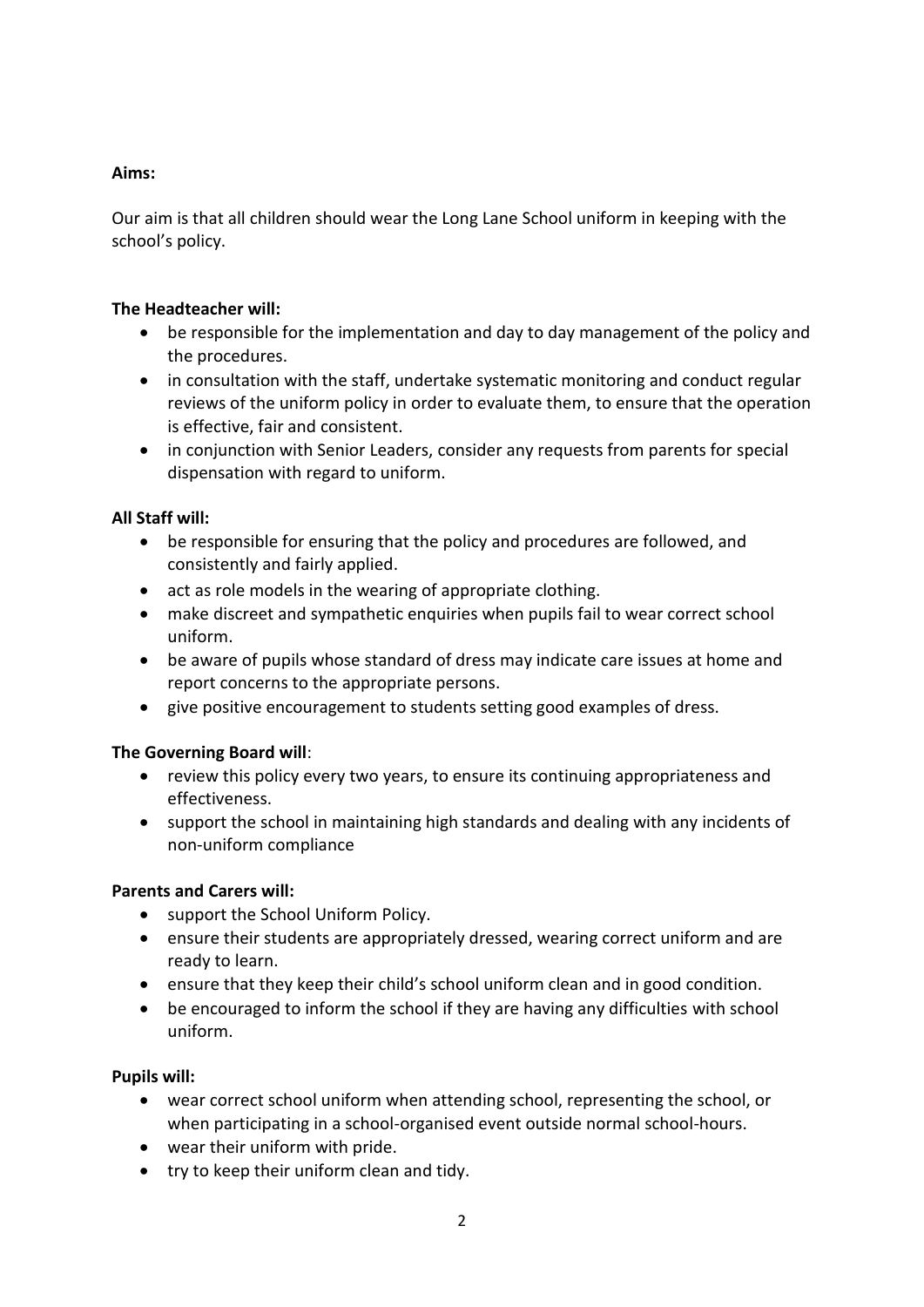- try to remember to bring PE kit on the correct days.
- be expected to develop an increasing level responsibility for keeping track of all items of their clothing

# **Policy Statement:**

Our policy for children's school uniform is based on the belief that a school uniform:

- promotes a sense of pride in the school,
- engenders a feeling of community and belonging,
- should be practical and smart,
- identifies the children as being a member of the school,
- is not distracting in class (as fashion clothes might be),
- makes children feel equal to their peers in terms of appearance,
- is regarded as suitable, and good value for money, by most parents
- has been designed with health and safety in mind.

#### **Guidance and Procedures**

Our school colours are Royal Blue, Grey and White and the uniform for **Foundation Stage** pupils is as follows:

- Blue sweatshirt or cardigan
- House colour /white T shirt
- Dark grey joggers or leggings
- Dark grey pull on shorts
- Dark grey or white socks

Black velcro-fastening shoes or trainers (shoes should be water resistant, and have sturdy soles)

Sweatshirts should be large enough for children to easily put on and take off independently. Shoes should be robust and suited to outdoor play on a variety of surfaces (bark, grass, tarmac etc).

A spare set of clothes & trainers should be provided in a named bag and kept in school all week.

Our school colours are Royal Blue, Grey and White and the uniform for **Year 1 to Year 6** is as follows:

- Royal Blue Sweatshirt or cardigan or zipped fleece
- White shirt or polo shirt or blouse
- Grey knee length skirt with grey socks or grey tights
- Grey culottes with grey socks or grey tights
- Grey pinafore with grey socks or grey tights
- Grey tailored trousers with grey socks
- Grey tailored knee length shorts with grey socks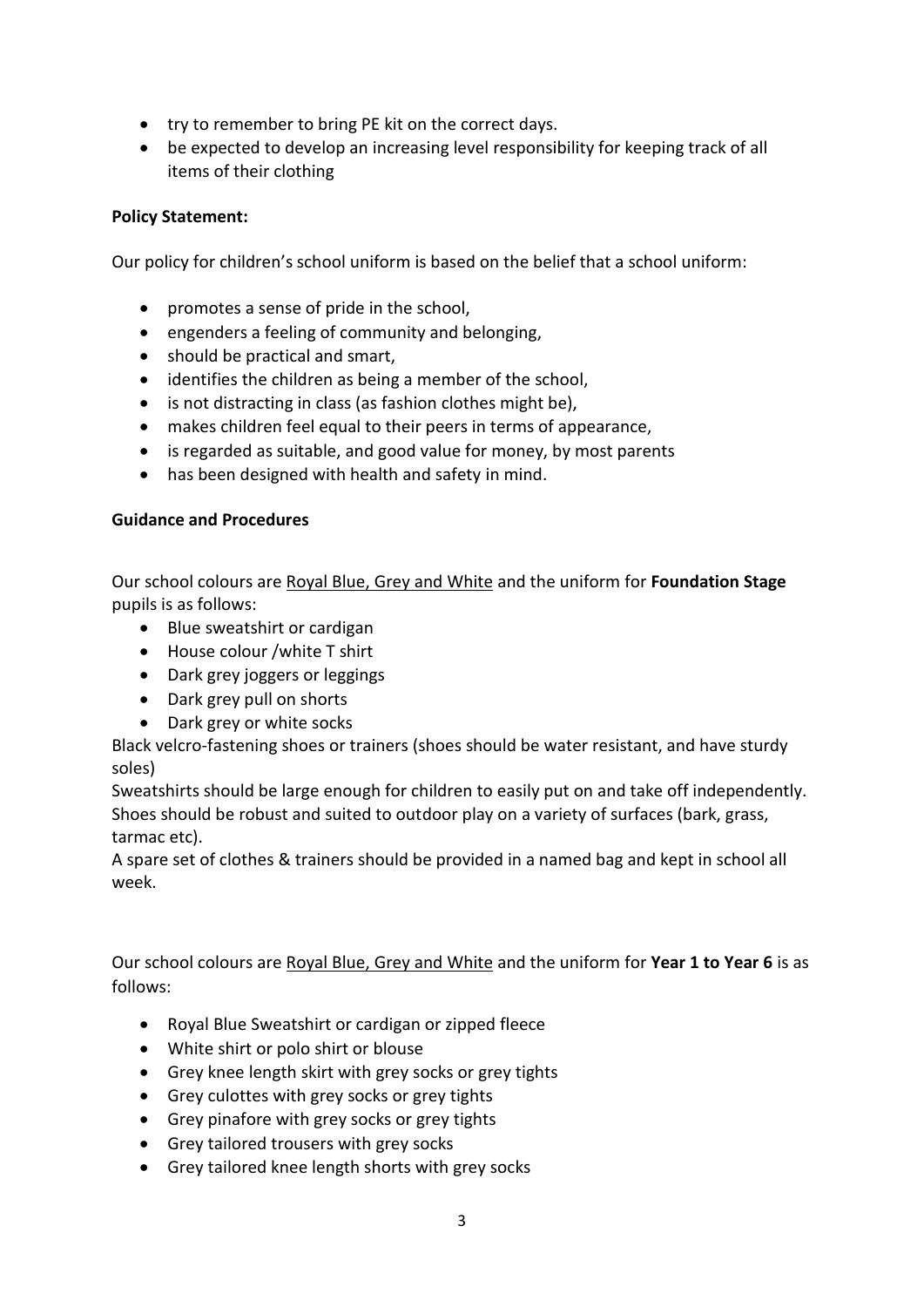- Blue/white checked dress (gingham style) with white socks
- Blue/white checked knee length playsuit (gingham style) with white socks

#### **Shoes**

All children should wear sensible black shoes with flat heels; trainers are not considered suitable footwear with school uniform. 'Canvas' type shoes, open toed sandals and boots are not appropriate. If it is a wet or cold day and your child needs to wear wellies or warm boots to travel to school, please make sure they have normal school shoes to change into.

# **PE kit**

Children will need suitable footwear and a change of clothing for P.E. activities. They should wear

- House coloured polo or T-shirt (Red, Blue, Green, Yellow)
- White polo or T-shirt
- Royal Blue shorts
- Dark blue track-suits are acceptable when the weather is cold
- Trainers will be needed for outdoor PE work
- Football/rugby boots may be worn for matches and practices
- For swimming lessons:
	- o Appropriate swimwear i.e. not baggy shorts
	- o A swimming cap

# **After school and lunchtime sports clubs**

# Children must

- **Not** wear their PE kit for football, rugby or cross country practice. (Instead they should have an appropriate change of clothing).
- Wear appropriate clothing when possible i.e. leotard for gymnastics.
- Wear their PE kit for
	- o athletics
	- o cricket

# **School teams**

Children should provide

- socks, PE shorts and white/ polo t-shirt for athletics and cricket
- shinpads for football
- appropriate footwear for the sport

We will provide children with

socks, shorts and shirts for rugby and football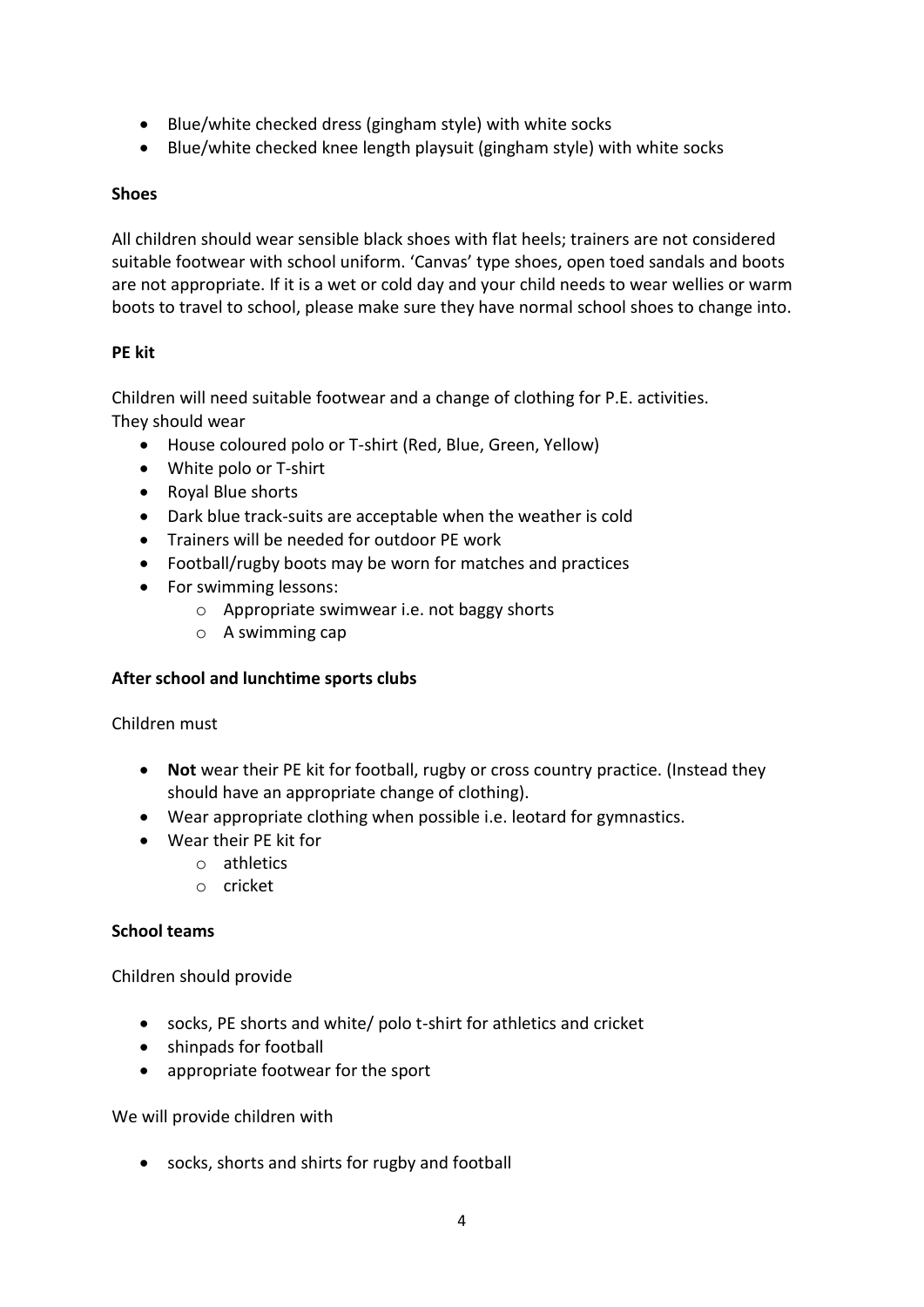- socks, netball skirts and sweatshirts for netball
- t-shirts for running and cross country

## **Appearance**

- Make-up, including nail varnish, is not acceptable
- Children are permitted to wear one small silver or gold ear stud in each ear lobe and watches but the school can take no responsibility for these. These need to be removed before P.E. activities.
- Extremes of hair fashions are not appropriate.
	- o In particular, words or symbols cut into hair and Mohicans will not be acceptable within the school.
	- o Long hair should be tied back at all times.

# The Halo Code

- Our school champions the right of staff and students to embrace all Afro-hairstyles. We acknowledge that Afro-textured hair is an important part of our Black staff and students' racial, ethnic, cultural, and religious identities, and requires specific styling for hair health and maintenance.
- We welcome Afro-textured hair worn in all styles including, but not limited to, afros, locs, twists, braids, cornrows, fades, hair straightened through the application of heat or chemicals, weaves, wigs, headscarves, and wraps.
- At this school, we recognise and celebrate our staff and students' identities. We are *a community built on an ethos of equality and respect where hair texture and style* have no bearing on anyone's ability to succeed.

Crew-neck sweatshirts and sweat-cardigans with the school logo can be purchased online from:

- Price & Buckland <https://www.pbuniform-online.co.uk/longlane>
- Sumo Sam's <http://www.sumosamtshirts.co.uk/>

All uniform can be purchased from the school-wear department of a High Street retailer or from the websites above.

**All clothing and footwear MUST be clearly labelled with your child's name**. Clothes and footwear for PE should be stored in a personal bag, which can be brought into school on Mondays, hung on your child's peg and returned home on Friday. The bag should be reasonably compact so that it does not cause a hazard to others.

We cannot take responsibility for personal belongings although we will do our best to ensure lost items are returned to their owners. Un-named items are put in the Lost Property Box for the remainder of the term after which they will be disposed of.